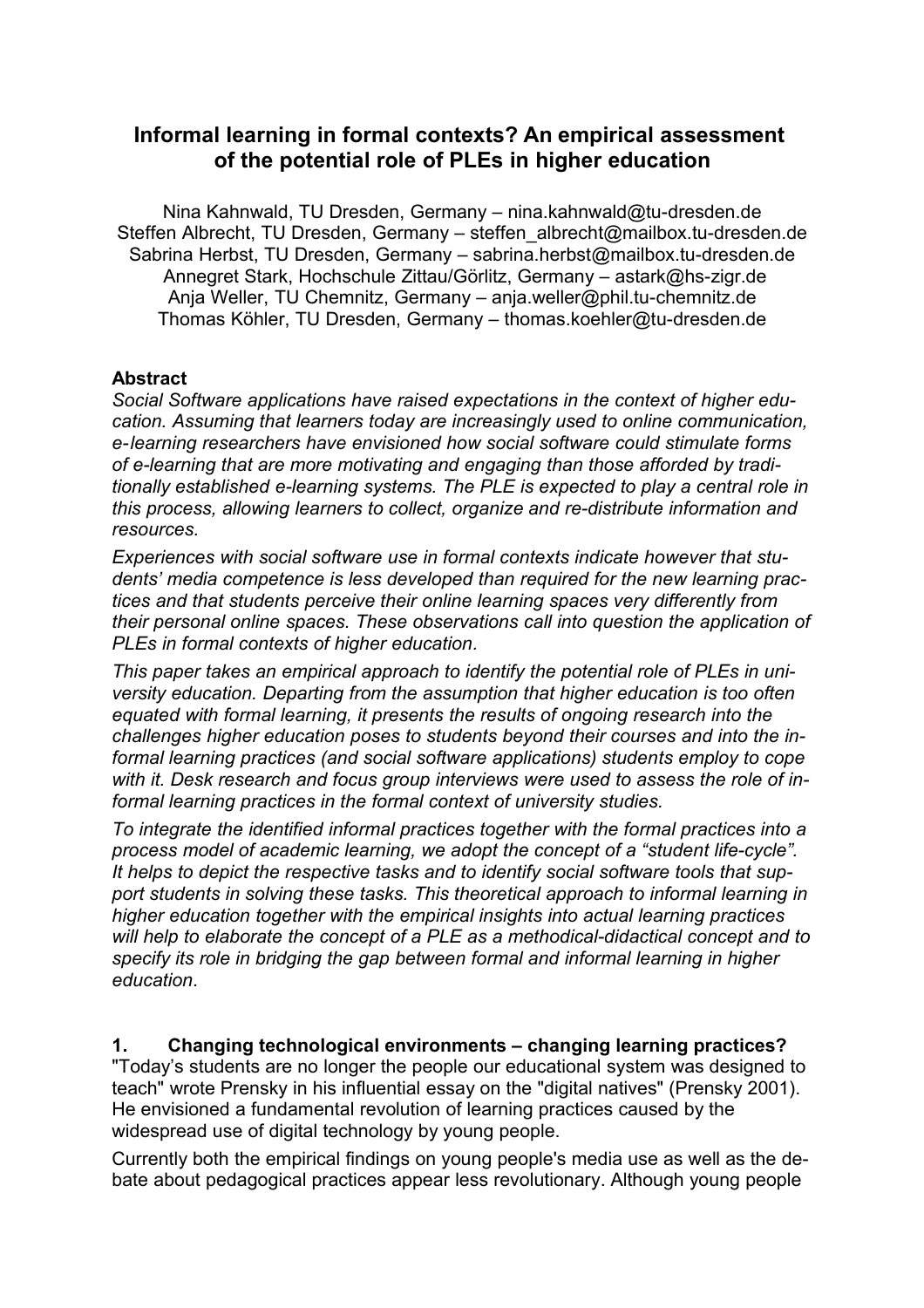use digital technologies routinely, they have not developed behaviors that would justify talking of a new generation (Schulmeister 2009). Although several authors have argued that teaching and learning practices need to be revised following the advent of social software and web 2.0, "many of the fundamental elements of learning and teaching remain largely untouched by the potential of educational technology", as Selwyn writes in a recent paper (Selwyn 2010, 66). This general observation also applies to the use of Personal Learning Environments (PLEs) in the context of higher education. Despite almost ten years of research in this field, there has not been widespread adoption of PLEs to support higher education learning processes.

This paper investigates the potential role of PLEs in higher education by looking at practices and contexts of learning. In line with research that focuses not on the technological or pedagogical aspects of PLEs, but on their correspondence with existing learning practices, the paper presents the results from empirical research on the use of social software for informal learning at German universities, with a view on both what universities offer to their students and what demands students have.

The paper develops a practice oriented theoretical model of the student life-cycle that helps to apply the results to the design of strategies for implementing PLEs in higher education, but also helps to identify open issues in the conceptual framework of PLEs. Based on the results, implications for future research are discussed.

## **2. State of research on PLEs**

Since the term PLE was mentioned for the first time, various authors have used it giving it various meanings. Although the term has sparked a lively debate about the use of PLEs for teaching and learning, there is no widespread agreement about significance or even the very meaning of the term. The following sections give a brief overview of the research on PLEs and the affordances and constraints they offer in educational contexts according to the literature.

## 2.1 Research on PLEs: tool or pedagogical concept?

The PLE concept was first discussed in 2001 in an unpublished conference paper by members of the Centre for Educational Technology und Interoperability Standards (CETIS) (Oliviers and Liber 2001). Early definitions of PLEs were dominated by a technological perspective. PLEs were describes as technological system, as software application or as toolkit. But it was clear that not a single tool, but rather the combination of different applications make up a PLE. Accordingly, Milligan (2006) defines a PLE as "a single set of tools, customized to [the learners'] needs and preferences inside a single learning environment".

Downes (2005) extends the notion of PLEs to the whole environment and points out the difference between institutional and personal use: "The e-learning application (…) becomes not an institutional or corporate application, but a personal learning center, where content is reused and remixed according to the student's own needs and interests. It becomes, indeed, not a single application, but a collection of interoperating applications – an environment rather than a system."

Several technological approaches were taken. An early application called "Interactive Logbook" was designed as a mobile portfolio and personal development planning tool. It aggregates different tools and network resources the learner requires, and helps to plan, manage, track, and review learning activities (Corlett et al. 2005). "ELGG" was first presented in 2004 and combines elements of weblogs, e-portfolios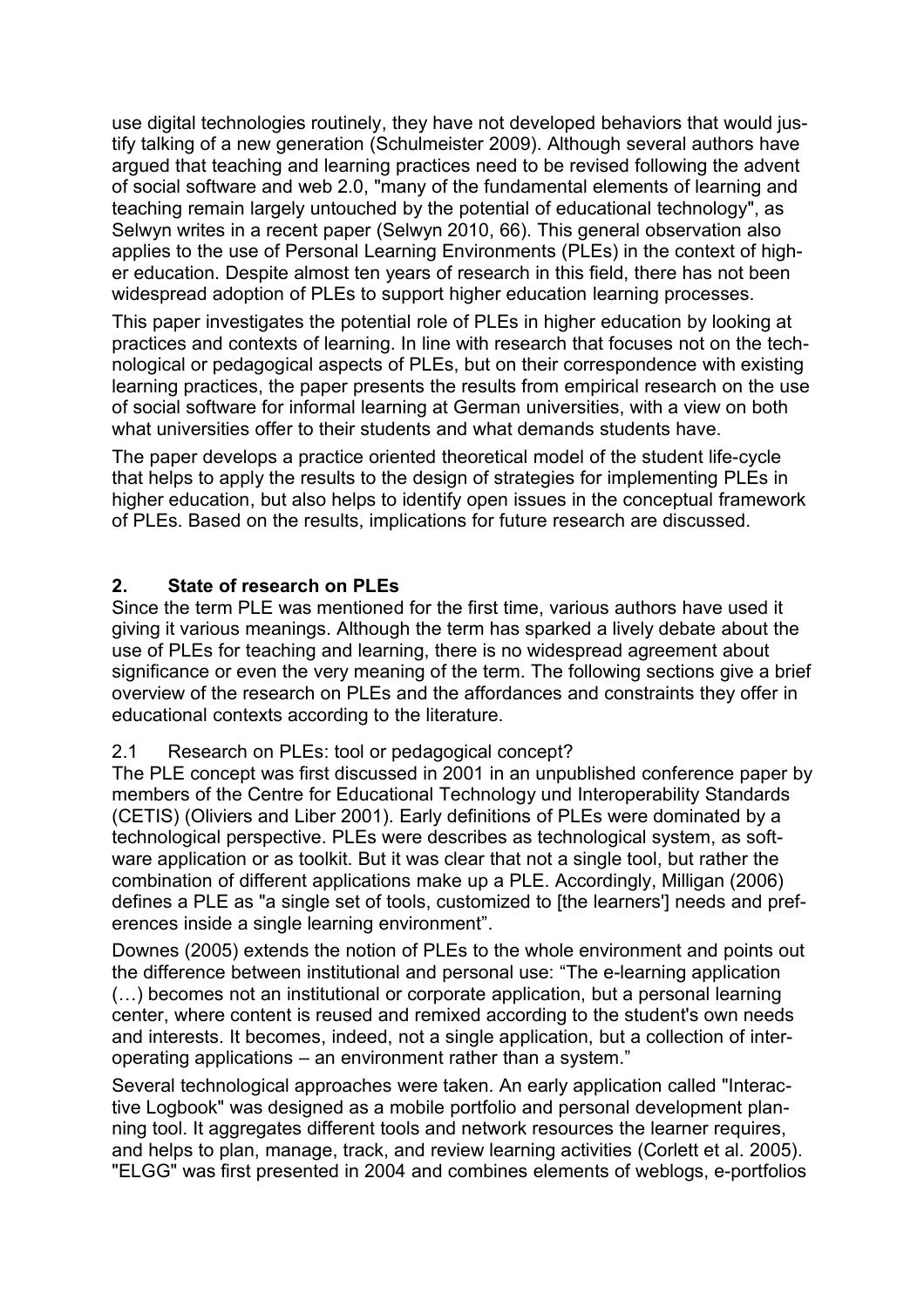and social networking to create "personal learning landscapes" (Schneider 2007). In 2005, CETIS was commissioned by the Joint Information Systems Committee (JISC) to elaborate the PLE concept by specifying a reference model and prototypical software applications in the project "PLEX". PLEX is called a "Personal Learning Toolkit" (PLT) and can be used to aggregate information from services, publish information to services and manage information as well as activities, people and resources (Schneider 2007).

Later, the discussion centered more on the concept of PLEs, including pedagogical aspects and models, but still "…there was no consensus on what a Personal Learning Environment (PLE) might be. The only thing most people seemed to agree on was that it was not a software application. Instead it was more of a new approach to using technologies for learning" (Attwell 2007). Downes (2007) summarizes that "the PLE is a recognition that the 'one size fits all' approach characteristic of the LMS (Learning Management System) will not be sufficient to meet the varied needs of students. It is, indeed, not even an application per se, but is rather a characterization of an approach to e-learning."

Within the last years some EU-funded projects tried to combine the pedagogical with the technological approach. The main objective of the EU project "iCamp" (2005- 2008, www.icamp.eu/) was to create "open virtual learning environments" by providing interfaces for interoperability (Kieslinger et. al. 2006). iCamp's pedagogical model focuses on self-directed and self-organized learning, social networking, and collaboration, aiming to support capacity building in these three areas. The "ROLE" project (2009-2013, www.role-project.eu) aims at supporting the learner's individual assembly of available learning services, tools and resources as well as to research and develop a psycho-pedagogically sound framework for supporting the individual composition of learning services.

#### 2.2 Expectations of PLEs to support learning processes

There are high expectations for PLEs to support learning in different contexts: PLEs are envisioned to bridge the gap between informal and formal learning, to allow for control, ownership and self-direction on the learner's side, to provide access to a vast amount of resources, people and networks and to foster lifelong learning across institutions and contexts.

Attwell sees the potential of PLEs to support learning in informal contexts, an area currently "disconnected from the formal learning which takes place in our educational institutions" (Attwell 2007). PLEs put the learner center stage and in control of the learning process; he or she has control over form and content of his or her own learning environment (van Harmelen 2006) and plans, controls and reviews his formal and informal learning (Zauchner et al. 2010). Thus, the PLE as a personal system allows for "more responsibility and more independence" (Attwell 2007).

Mott and Wiley (2009) hope that "these new affordances facilitate a richer, more meaningful, and longer-lasting learning experience". An important aspect is their ability to provide "access to a variety of learning resources" and "to learners and teachers who use PLEs" (van Harmelen 2006). [Furthermore](http://www.dict.cc/englisch-deutsch/furthermore.html) they can support lifelong learning by offering "a standard interface to different institutions' e-learning systems" that can be used across institutions (van Harmelen 2006) and in different contexts and situations (Attwell 2007).

However there are several unresolved issues, possible drawbacks and problems associated with the implementation of PLEs in higher education. Research into stu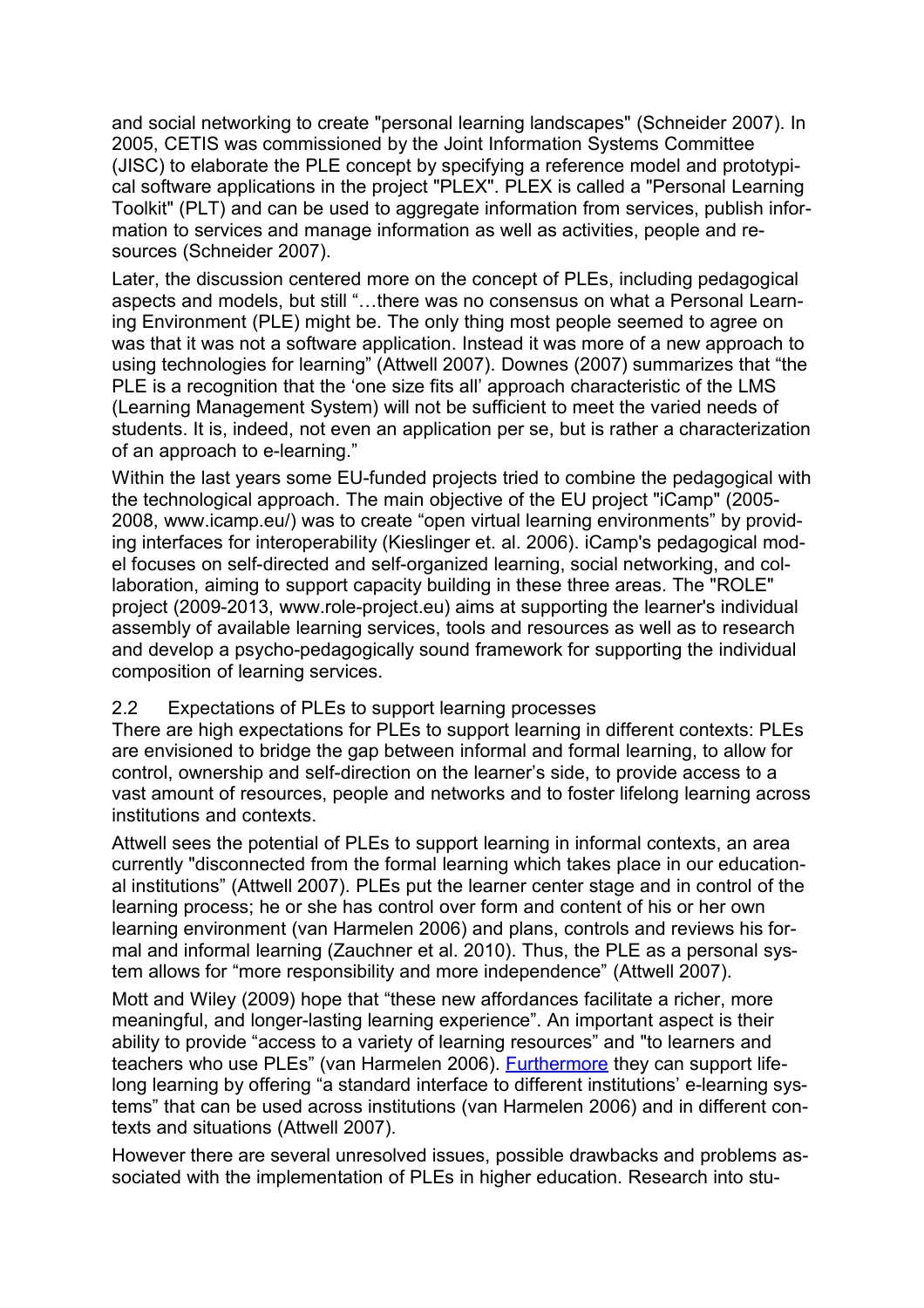dents' use of social software has shown that they react rather skeptical once institutions enter into their 'private spaces' like social networking sites (Jones et al. 2010). There is also the risk to formalize, or at least structure informal learning practices to an extent that it loses its informal qualities (Jensen 2004). According to Zauchner et al. (2010), current research on PLEs neglects the context of learning processes so that the full potential to support lifelong learning cannot be realized.

Gillet and colleagues point out the risk of overburdening the learner: "It could become an overwhelmingly challenging task for a learner to decide what to use when, how and why" (Gillet et al. 2010). As discussed above, capacity building is a critical factor in empowering learners to learn self-dependently: "The ability to gain access to and choose selectively from a full range of tools, services (…) thus needs to be considered as an important aspect and expression of self-directing intentional learning and change in education" (Väljataga and Fiedler 2009). Apart from these aspects, Atwell points out that there are also "many unresolved practical issues, including who provides technology services, security of data and of course the personal safety of students" (Attwell 2007).

#### 2.3 Summary and open questions

The review of PLE research shows that PLEs are primarily associated with informal learning, that the focus is on the learner rather than on the context and emphasis is given to temporal aspects of learning rather than on the social communities it is embedded in. Although technological issues are very important and require attention, we favor a broad definition of PLEs that extends beyond the tools and resources to encompass also the expertise and competencies of the users as well as the institutional contexts, such as the one provided by Gillet and colleagues (2010): PLEs "can be simply a set of devices, tools, applications, and physical or virtual spaces associated by learners at a specific time, for a specific purpose, and in a given context" (Gillet et al. 2010). The integration of PLEs in a given (e.g. formal) context, the stretching out over several biographical phases of learning as well as the competencies needed by learners to exploit the full potential of PLEs are in our view still open questions, at least with respect to contexts of higher education.

## **3. A closer look at the environment of PLEs – higher education as practice**

The question of how to use PLEs in the context of higher education leads us to focus on the institutional environment in which PLEs are being used. Higher education institutions typically organize learning in the form of curricula for certain subjects. Learners take specific courses and undergo instruction from lecturers. In contrast to research on PLEs, much research on e-learning broadly is dominated by a perspective on formal learning processes and emphasizes issues like exclusiveness and reliability of services, standardization and institutionalization of procedures etc. (Kleimann 2007, 156f.; see also Atwell 2007, 5).

Informal learning, on the other hand, comprises forms of self-organized and incidental learning as well as socialization (Schugurensky 2000). Formal learning in higher education is accompanied by numerous informal activities, like planning for courses, finding out about the field of study and discussing or just having fun with other students. Such informal activities are still neglected in e-learning research in the context of higher education, although researchers acknowledged already in the 1970s that a large amount of learning activities is actually informal (OECD 1977).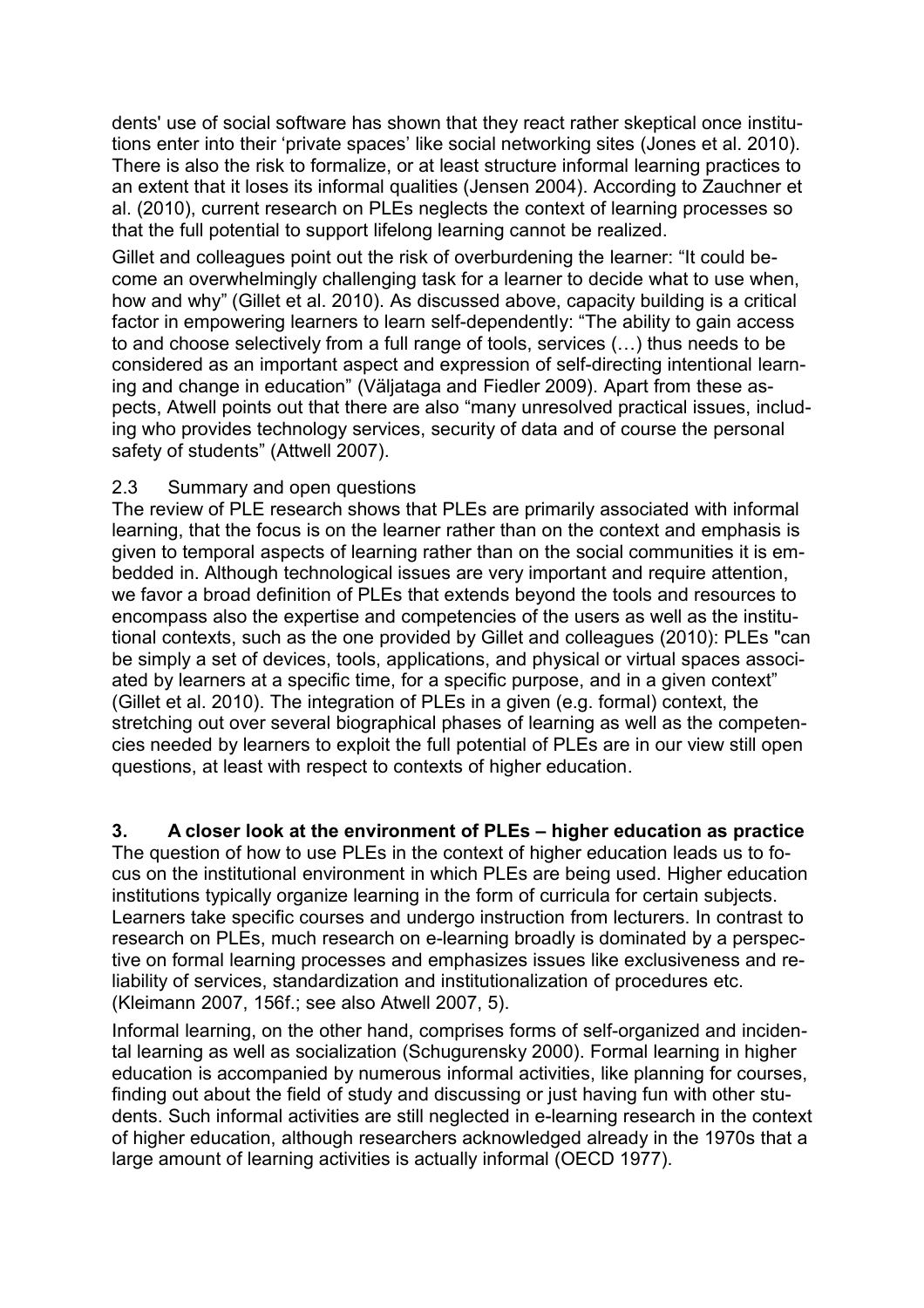Whereas some authors view formal and informal learning as fundamentally different types of learning, we employ a practice-driven theoretic view that questions the separation of both (Lave 1996). Learning in this view is always a situated activity, and only on second view can we distinguish between formal and informal situations. This view seems particularly suited for analyzing the role of PLEs (as informal tools) in higher education (as formal context), as it accounts for both aspects simultaneously.

According to a practice theoretic account, learning is situated in two respects: First, learning takes place in a *social context*, with learners as part of small or large communities of practice (Lave and Wenger 1991, Wenger 1998). A community of practice is defined by a group of people interacting with each other, a shared domain of expertise, and a common practice that evolves in the course of time within this group. Applying this model to the context of higher education, we can identify the following forms of practice among students (Arnold 2003): a joint enterprise to finish studies successfully, mutual engagement in the form of asking questions, sharing documents, establishing contacts etc., and a shared repertoire of traditional and technology-enhanced means of communication (see figure 1).



Figure 1: Dimensions of practice within a students' community of practice (Arnold 2003, 145; translation by authors)

Second, learning is *temporally situated* in the biographical context of the learner. Studying is one phase in the biography, following (in many cases) secondary education and leading (eventually) to professional work in the respective domain. The study phase can be further differentiated in phases similar to those defined in student life-cycle models (HEFCE 2001). Whereas the student life-cycle is mostly modelled from the point of view of administration, we follow Schulmeister's (2007) proposal to model it from a genuinely pedagogic perspective. As a process model of learning, the student life-cycle helps to view studying as one phase in the process of lifelong learning, but also as structured in several phases. Each phase is characterized by specific tasks students are facing and by specific activities performed in response to these tasks (see figure 2).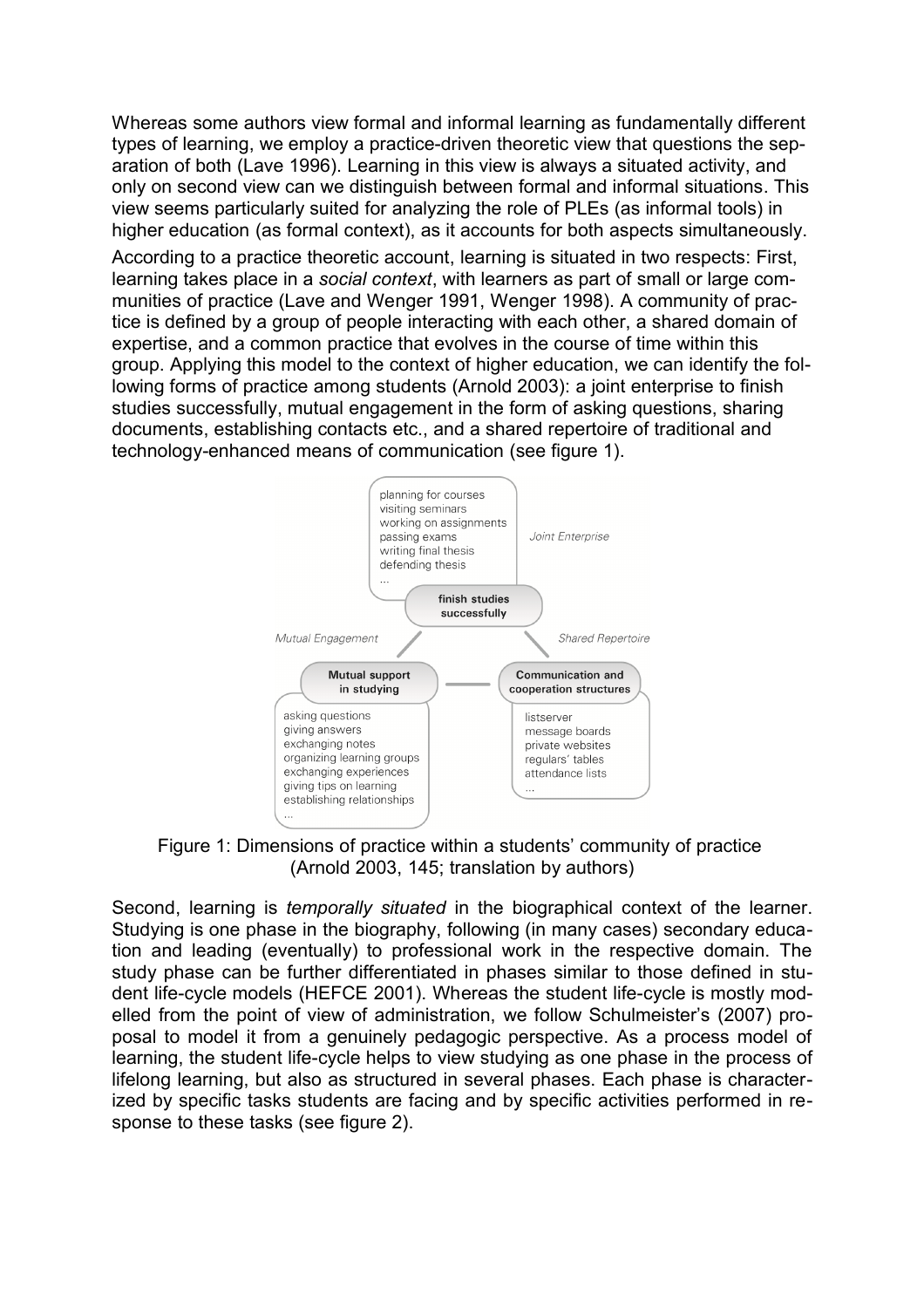

Figure 2: Life-cycle of informal learning during studies

# **4. University strategies and student practices in empirical perspective**

Based on this practice theoretical account, we have researched how PLEs are currently used in higher education institutions in Germany and what kind of learning practices and phases are characteristic for today's students. The following two subsections report on the results of case studies of PLE use at German universities as well as focus group interviews with students on the tasks and challenges of informal learning.

## 4.1 PLE use at universities in Germany

Although many students in Germany use social software not only to keep in touch and communicate with friends, but also to discuss study-related matters (Kleimann et al 2008), the number of initiatives to support informal learning at German universities with social software appears small. Also the introduction of new media technology has not been accompanied by innovation of pedagogical practices but rather follows the lines of existing practices (Schaffert and Kalz 2009).

Existing initiatives that go beyond formal coursework can be found in (a) university hosted blogfarms offered for students and teachers, e.g. "Uni-Blogs" at University of Osnabrück, (b) the development of Social Networks for students, e.g. "CollabUni" at University of Hildesheim, (c) offering e-portfolios, e.g. to support students in developing scientific, social or problem-solving competencies at University of Augsburg, or (d) implementations of PLEs, e.g. "MyPaed" at Technical University of Darmstadt and "TUgether" at Technical University of Braunschweig.

Both MyPaed and TUgether can be seen as good practices in providing students with PLEs. MyPaed started as a student initiative at the Department of Education at Technical University of Darmstadt. It is administered and further developed by students and postgraduates and is open only to students at the department. TUgether is hosted by the Department of Information Management at Technical University of Braunschweig and is open for all students at the university. Both social software initiatives focus on the support of learners' activities and are not course centric, but open toward informal learning and thus share a central characteristic of PLEs.

The online-platform MyPaed (www.mypaed.tu-darmstadt.de) consists of three spheres of activities: In the community sphere, students can connect with each other, exchange information and communicate, e.g. by personal messages or a "Twitter"-like tool called "Flurfunk". The project sphere aims to support collaborative and individual learning. Here students can create their own projects and produce content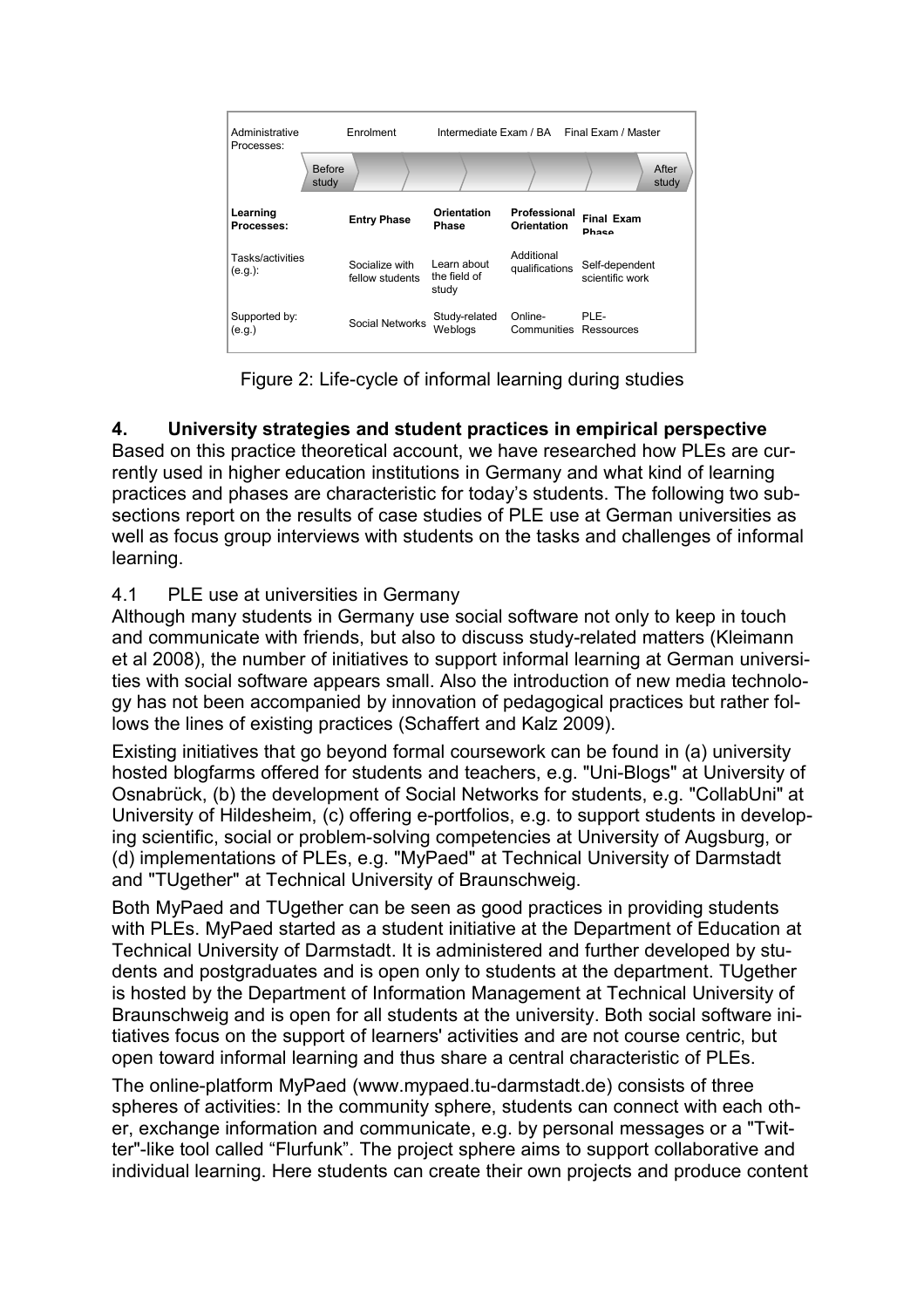or work with tools. They can invite other students to join these projects. Finally, the personal sphere serves self-presentation and connection within the MyPaed community and helps to reflect one's activities. In addition to the three spheres, a wiki informs about different web-tools and how they can be applied in learning processes and beyond. The wiki is intended to support students' media literacy and to encourage them to use external web-tools (Herbst et al. 2010).

The student portal TUgether (tugether.tu-braunschweig.de) provides students with integrated access to the university's online services, like webmail, library services, a campus map and information about the cafeteria's offers. It is designed as a customizable web page with different portlets, i.e. containers on the web page that display specific information or applications, similar to sites like "netvibes.com". Students can choose among a number of tailored portlets to integrate in their personal page, for example, they can display RSS feeds of their choice on their page. Unlike netvibes, the portal is designed specifically for students' needs and also supports social networking and the exchange of portlets among students of the university.

Both systems represent different types of PLEs. While MyPaed centers more on community building and improving students' knowledge of and competencies in using social software, the aim of TUgether is apparently to give students a platform to collect, organize and share information and organize their every-day life at university and beyond. Students can design their very own online environment. On the other hand, they have to make a number of choices, so that only experienced users will be able to successfully use the portal. The community factor plays an important role in both initiatives. While MyPaed focuses on building up a community of practice among students of education, TUgether gives priority to the exchange of information among individual learners within the university's community.

Relating both concepts to the student life-cycle, we can see that the approach taken by MyPaed is more applicable to the problems arising during entry phase, because it supports learning how to learn with the help of social software and orienting oneself within the community of students of education. It also serves as "play ground" for learners, where they can try different social software tools and learn to apply them in the educational context and beyond. TUgether, on the other hand, offers the possibility to collect and organize information in a self-determined way and to share it within a community of student learners. This responds to requirements that arise during the end of the study, the (professional) orientation and examination phase. Furthermore, as portlets can be transferred from TUgether to other platforms, the support extends beyond the phase of studying into post-graduation.

#### 4.2 Tasks and challenges of informal learning in higher education

The phases in the life-cycle model reported above have been defined heuristically in a first step. To get a better picture of the actual phases, the tasks associated with them and the social software applications used to deal with them, six focus group interviews were conducted at five Saxon universities with altogether 34 students from different fields of study and in different stages of their studies. As a result, four major phases emerged:

In the *entry phase*, orientation within the subject matter, organization of the studies and socializing with other students are the central challenges for students. This includes scheduling courses for the first term in compliance with the examination regulations. Especially in programs where the curriculum is not fixed students tend to feel left alone and overstrained. As one participant says: "At the beginning you don't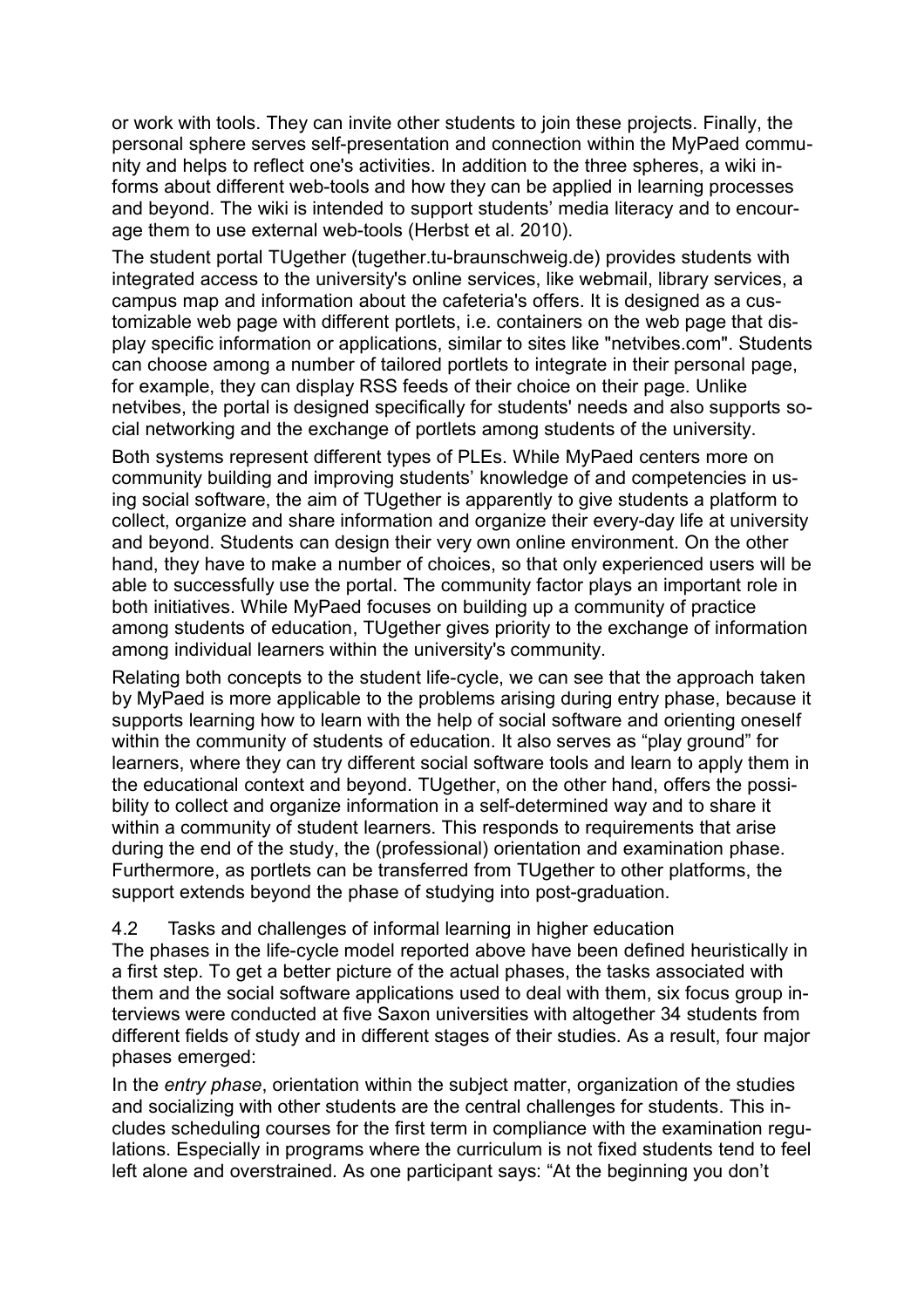know which way to go, you don't have anything in your hand (…) I stood in my studies and wondered how I could handle it".

Socializing with other students is the central activity students do to reduce the feeling of isolation and excessive demands. Such contacts provide information exchange and support when coping with the new demands. In the first term stable groups of students are formed, supported by formal or student-organized introductory courses. Completing studies successfully is perceived as a joint enterprise ("you know for sure that the others have exactly the same problem") that fosters the formation of a community of practice.

Mutual engagement in terms of mutual support also plays a decisive role as a dimension of shared practice. Beside regular face-to-face meetings in and between courses, social networking sites like "facebook" or "StudiVZ" are used in the entry phase as a shared repertoire, i.e. as communication and cooperation structure. Those sites are used for exchange and networking with other students. Further means of communication and coordination are message boards offered by student unions as well as boards within the learning management system.

The second phase can be characterized as *moving through the course* (cf. HEFCE 2001). The central tasks mentioned were to become acquainted with the subject matter and to identify with it. Students bring their studies forward following the schedule by visiting courses, working self-dependently in groups or alone and writing first exams. It's an "entry into things I have to do to pursue the studies successfully and to achieve one's aim", as one participant puts it. In this phase dropouts or changes to other programs occur: "Some people realize – that's nothing for me – and leave."

In this phase, the established community of practice focuses on the organization and handling of the shared practice of its members as the tasks and challenges are generally similar for all students. To support and coordinate the shared "learning according to schedule" and the regular group work, tools like online calendars, "doodle" (for the coordination of meetings) and chat tools like "skype" and "ICQ" are being used by the students.

The *phase of orientation* at the beginning of the advanced respectively master studies period is specified by increasingly independent work as central task. In this phase, the group of fellow students disintegrates continuously because of dropouts, different specializations, failed exams etc. Thus, self-dependent learning and organization of the studies becomes inevitable: "In the introductory study period you had a nice schedule and were not so self-dependent. […] You are gradually forced into self-dependency later, as there is no other option."

Additionally, students report that they start making plans for their later transition into the professional world. This includes specifying career aspirations, planning internships and establishing ties with professionals. Conditional on the different specializations within this phase the community of practice is losing relevance for the individual student. Although some close contacts from the entry phase are being maintained, they have less importance for mastering studies. Simultaneously, orientation towards other subject-related professional communities of practice is increasing with students' career aspirations.

The landscape of tools used for communication and cooperation does not change significantly. In addition to the tools already in use, participants mentioned tools for self-dependent organization of bookmarks and references (e.g., tools like "delicious"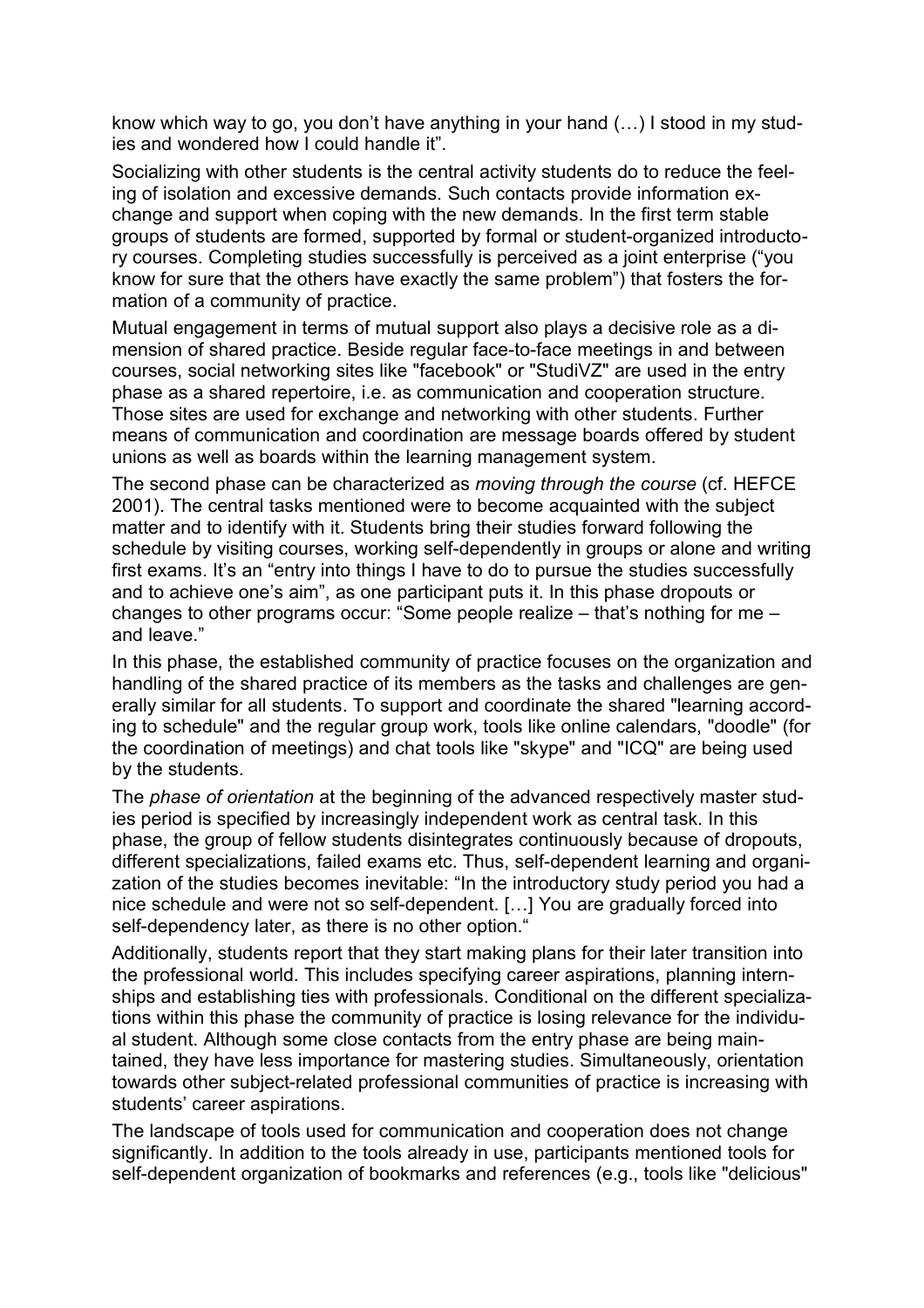and "zotero"). Given the specialization within this phase, students have a strong need to get in contact with other specialists. One participant of the focus groups articulated a wish for technological support: "We would need something to form groups. I have a feeling that this doesn't work anymore because people are doing things individually like practical courses or working… If I had an overview of people learning for the same exams I would also study with a stranger as I find it really hard at the moment feeling left alone with my studies."

The orientation phase is followed up by the *final exam phase* in which the final thesis has to be written: "In the end you have to write the final thesis. That means, you are completely alone and you don't even need to ask fellow students to help you". At the same time contacts to professionals become more important. Some students start using professional social networking sites like "xing". This highlights the importance of passages from the community of students to professional communities of practice at the end of the study phase. At the same time, the shared practice with other students becomes less relevant.

### **5. Discussion**

The results of our research on institutional uses of PLEs and students' tasks and challenges provide valuable insight for the design of strategies to implement PLEs in higher education. Whereas PLEs have mostly been viewed as personal tools for learning, their use in the institutional context of higher education requires certain support structures on the side of the institution to realize their full potential. We can identify three areas that call for institutional support:

- *Pre-configuration* of PLE tools and contents to fit into existing practices: Measures to reduce the number of tools or resources in a PLE do not necessarily restrict the freedom of users, but help them use PLEs more effectively. The student life-cycle can help to provide PLEs tailored to the needs of students.
- *Support for communities of practice*: Learners are members of several communities of practice. PLEs should be designed to support the interaction with members of these communities, taking into account trajectories within and between communities of practice and existing shared repertoires (e.g. by providing interfaces to existing communication tools).
- *Capacity building*: Several participants mentioned a need for more information about available tools and how to use them for learning. This calls for measures to develop students' skills, including media literacy as well as learning skills.

These results may not only help universities that wish to support their learners with PLEs, but also point to some neglected issues in PLE research. While some of the aspects touch upon the design of technology, the concept of a PLE needs to cover also the perspective of the individual learner (her or his competencies and biographical trajectory) as well as the wider institutional context of learning (including existing institutional structures and communities of practice).

The practice oriented theoretical model of the student life-cycle is one attempt to address the interplay of formal and informal learning practices and contexts. In our view, future research on PLEs in higher education would benefit from such an integrated perspective. Furthermore, empirical research should be done to analyze actu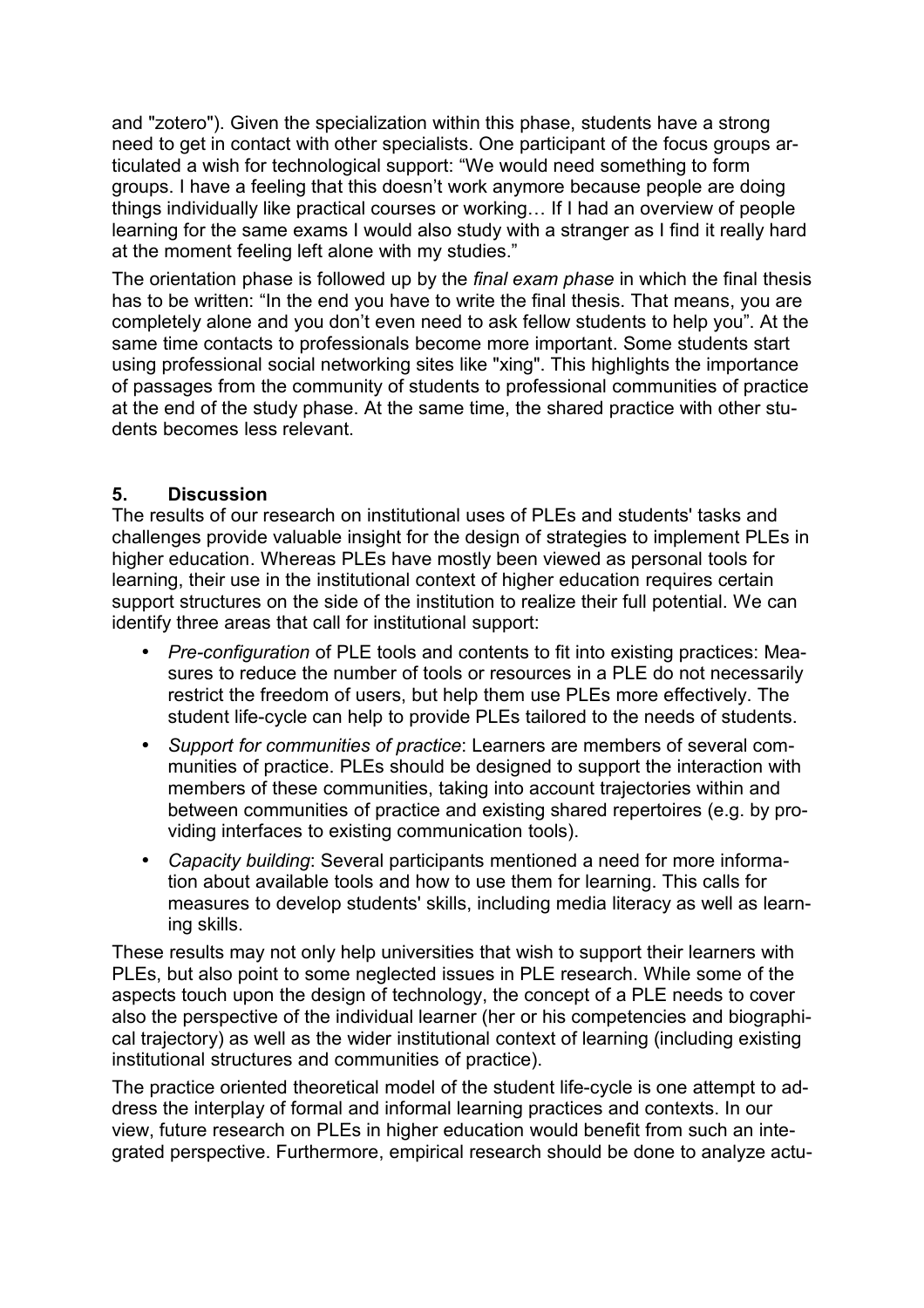al experiences with PLEs from both an individual learner's as well as the institution's perspective.

### **6. Acknowledgements**

This paper is based on work carried out in the context of the project "Learner Communities of Practice", lead by the Media Centre of TU Dresden with support from TU Chemnitz, Universität Leipzig, Hochschule für Telekommunikation Leipzig, Hochschule Zittau/Görlitz, and BPS GmbH. We would like to thank Claudia Fraas, Michael Gerth, Jürgen Kawalek, Sven Laudel, Sven Morgner, Christian Pentzold, Volker Saupe, Jens Schwendel and Tobias Welz for helpful support in the research presented here. We gratefully acknowledge financial support by the Saxon State Ministry for Science and the Arts.

## **7. References**

Arnold, P. 2003. *Kooperatives Lernen im Internet.* Münster: Waxmann.

Attwell, G. 2007. Personal Learning Environments – the future of eLearning? *eLearning Papers* 2, no.1 (January), http://www.elearningeuropa.info/files/media/media 11561.pdf (accessed June 9, 2010).

Corlett, D., T. Chan, J. Ting, M. Sharples, and O. Westmancott. 2005. Interactive Logbook: a Mobile Portfolio and Personal Development Planning Tool. In *mLearn 2005*, 4th World conference on mLearning, http://www.mlearn.org.za/CD/papers/ Corlett.pdf (accessed June 9, 2010).

Downes, S. 2005. E-learning 2.0. *eLearn Magazine* (October 17), http://www. elearnmag.org/subpage.cfm?section=articles&article=29-1 (accessed June 9, 2010).

Downes, S. 2007. Learning networks in practice. *Emerging Technologies for Learning* 2, http://partners.becta.org.uk/upload-dir/downloads/page\_documents/research/ emerging technologies07.pdf (accessed June 9, 2010).

Gillet, D., E.L.-C. Law, and A. Chatterjee. 2010. Personal Learning Environments in a global higher engineering education web 2.0 realm. Paper presented at the IEEE EDUCON Education Engineering 2010 Conference, April 14-16, in Madrid, Spain.

van Harmelen, M. 2006. Personal Learning Enviroments. In *Proceedings of the Sixth International Conference on Advanced Learning Technologies (ICALT'06), http://*

*octette.cs.man.ac.uk/~mark/docs/MvH\_PLEs\_ICALT.pdf* (accessed June 1, 2010).

HEFCE. 2001. Strategies for widening participation in higher education. A guide to good practice. Report No. 01/36, [http://www.hefce.ac.uk/Pubs/hefce/2001/01\\_36/](http://www.hefce.ac.uk/Pubs/hefce/2001/01_36/01_36.pdf) 01 36.pdf (accessed March 23, 2010).

Herbst, A., and J. Höhl. 2010. MyPaed: Kompetenzentwicklung und Lernchancen in studentischen Bildungsinitiativen. In *Offene Bildungsinitiativen: Fallbeispiele, Erfahrungen und Zukunftsszenarien*, ed. T. Sporer, S. Hofhues, and H. Dürnberger. Münster et al.: Waxmann (in print).

Jensen, T.B. 2004. Formalising the non-formal – potentials of sociality. In *The youth sector and non-formal learning/education*, ed. Council of Europe, European Youth Centre, 121-132. Strasbourg: Council of Europe.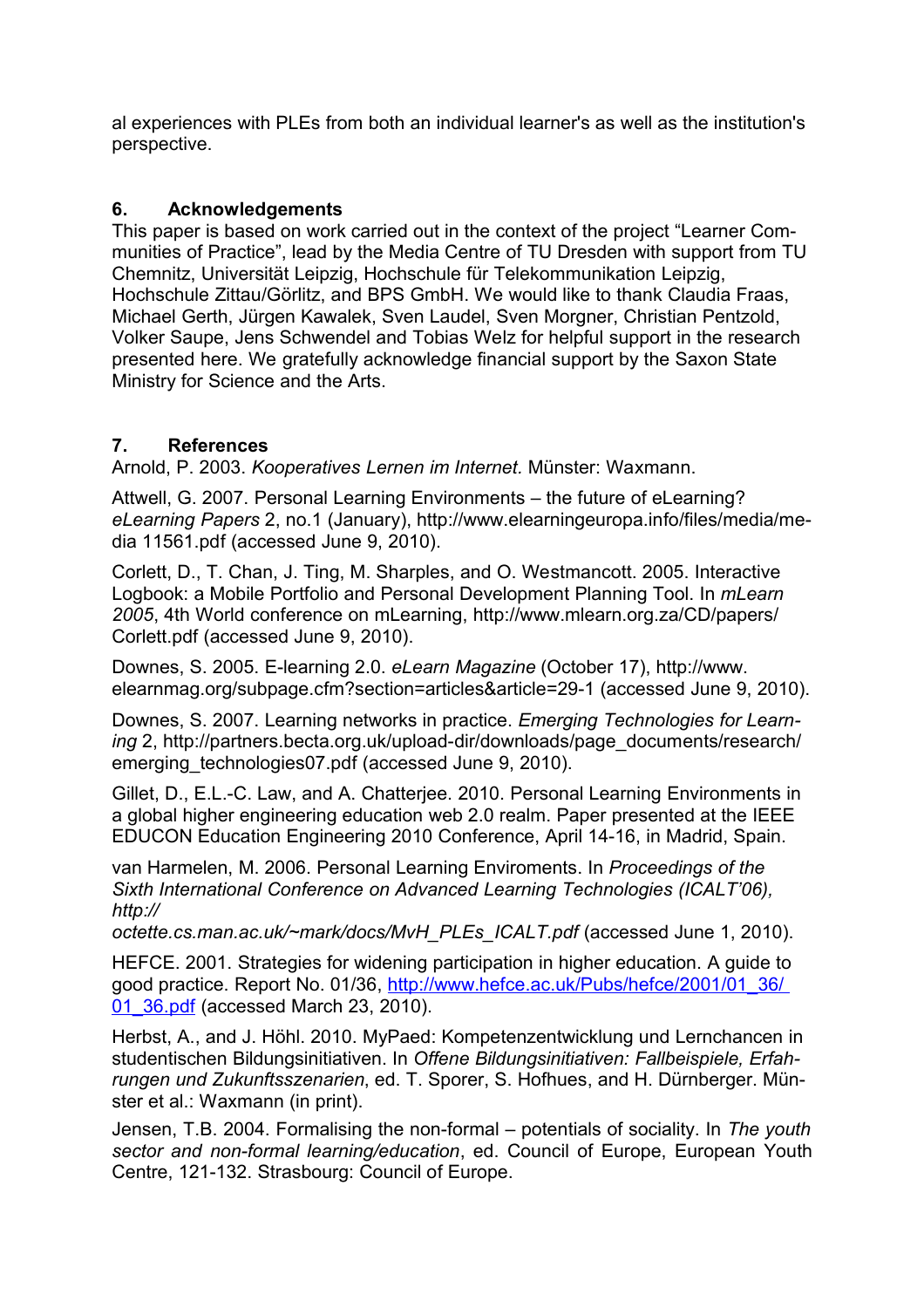Jones, N., H. Blackey, K. Fitzgibbon, and E. Chew. 2010. Get out of MySpace! *Computers & Education* 54, no. 3: 776-782.

Kieslinger, B., S. Fiedler, F. Wild, and S. Sobernig. 2006. iCamp: The educational web for higher education in an enlarged Europe. *eChallenges e-2006*, http://www. icamp.eu/wp-content/uploads/2007/05/echallenges\_final\_paper.pdf (accessed June 9, 2010).

Kleimann, B. 2007. eLearning 2.0 an deutschen Hochschulen. In *Studieren neu erfinden – Hochschule neu denken*, ed. M. Merkt et al., 149-158. Münster: Waxmann.

Kleimann, B., M. Özkilic, and M. Göcks. 2008. Studieren im Web 2.0. HISBUS-Kurzinformation Nr. 21, Hannover: Hochschul-Informations-System GmbH.

Lave, J. 1996. Teaching, as Learning, in Practice. *Mind, Culture & Activity* 3, no. 3: 149-164.

Lave, J., and E. Wenger. 1991. *Situated Learning. Legitimate peripheral participation*. Cambridge, MA: Cambridge University Press.

Milligan, C. 2006. The road to the Personal Learning Environment? http://zope.cetis. ac.uk/members/ple/resources/colinmilligan.pdf (accessed June 9, 2010).

Mott, J., and D. Wiley. 2009. Open for Learning: The CMS and the Open Learning Network. *in education* 15(2) (December), http://www.ineducation.ca/article/openlearning-cms-and-open-learning-network (accessed June 9, 2010).

OECD. 1977. *Learning opportunities for adults*. Paris: OECD.

Olivier, B. and O. Liber. 2001. Lifelong Learning: The need for portable Personal Learning Environments and supporting interoperability standards, http://wiki.cetis.ac. uk/images/6/67/Olivierandliber2001.doc (accessed June 9, 2010).

Prensky, M. 2001. Digital Natives, Digital Immigrants Part 1. *On the Horizon* 9/5: 1-6.

Schaffert, S., and M. Kalz. 2009. Persönliche Lernumgebungen: Grundlagen, Möglichkeiten und Herausforderungen eines neuen Konzepts. In *Handbuch E-Learning, Gruppe 5.16,* ed. K. Wilbers, and A. Hohenstein, 1-24. Köln: Wolters Kluwer.

Schneider, D.K. 2007. EduTech Wiki. http://edutechwiki.unige.ch/en/Personal\_ learning environment (accessed June 9, 2010).

Schugurensky, D. 2000. The Forms of Informal Learning: Towards a Conceptualization of the Field. Draft NALL Working Paper 19/2000, Ontario Institute for Studies in Education, Univ. of Toronto, http://www.oise.utoronto.ca/depts/sese/csew/nall/res/ 19formsofinformal.htm (accessed November 1, 2009).

Schulmeister, R. 2007. Der 'Student Lifecycle' als Organisationsprinzip für E-Learning. In *eUniversity – Update Bologna*, ed. R. Keil, M. Kerres, and R. Schulmeister, 45-77. Münster: Waxmann.

Schulmeister, R. 2009. Is There a Net Gener in the House? Dispelling a Mystification. *e-learning and education* 5, (July),

<http://eleed.campussource.de/archive/5/1587/>(accessed March 23, 2010).

Selwyn, N. 2010. Looking beyond learning: notes towards the critical study of educational technology. *Journal of Computer Assisted Learning* 26, no. 1: 65-73.